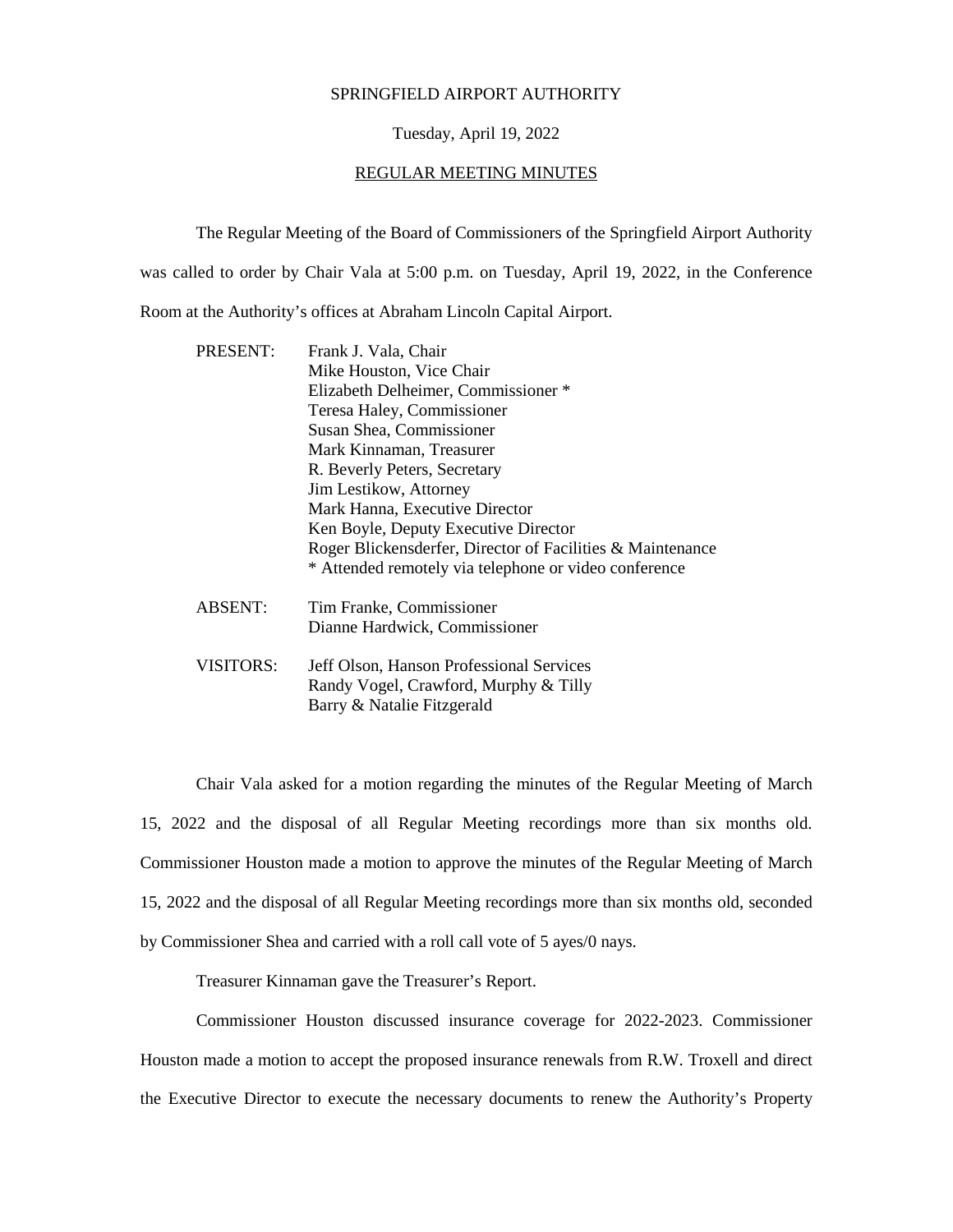coverage with Cincinnati, Auto coverage with Cincinnati, Officers & Directors Liability coverage with Old Republic, Airport Liability coverage with All Access Aviation and Liquor Liability coverage with US Insurance, all for a one year period, seconded by Commissioner Shea and carried with a roll call vote of 5 ayes/0 nays.

Commissioner Delheimer discussed the Costa Coffee Agreement for the placement of two gourmet coffee vending machines in the terminal. Commissioner Delheimer made a motion to approve the Agreement between the Springfield Airport Authority and The Coca-Cola Company (Costa Coffee) and authorize the Executive Director to sign and execute said Agreement, seconded by Commissioner Houston and carried with a roll call vote of 5 ayes/0 nays.

Commissioner Delheimer discussed an auction to dispose of surplus property and equipment. The sale will include a John Deere 7710 tractor with a value that requires Board approval to liquidate. Commissioner Delheimer made a motion to declare the John Deere 7710 tractor as surplus property and authorize its disposal at the auction being held April 30, 2022, seconded by Commissioner Shea. Discussion ensued regarding setting a reserve amount for the tractor. An amendment was made to the motion by Commissioner Delheimer to establish a minimum bid prior to the auction, seconded by Commissioner Houston and carried with a roll call vote of 5 ayes/0 nays. Motion as amended was approved and carried with a roll call vote of 5 ayes/0 nays.

Chair Vala gave the construction report.

Commissioner Shea reported that the Experimental Aircraft Association was awarded the EAA Chapter 770 Gold status, and they are one of only five chapters in the state of Illinois to reach this status.

Attorney Lestikow reported that legal action has been put on hold for defaulted rent for Robert's Aviation as he has been voluntarily paying on a monthly basis.

Executive Director Hanna reported regarding air service that we are tracking closely with 2019 numbers for passenger traffic and that the ongoing pilot shortage is not getting better as the